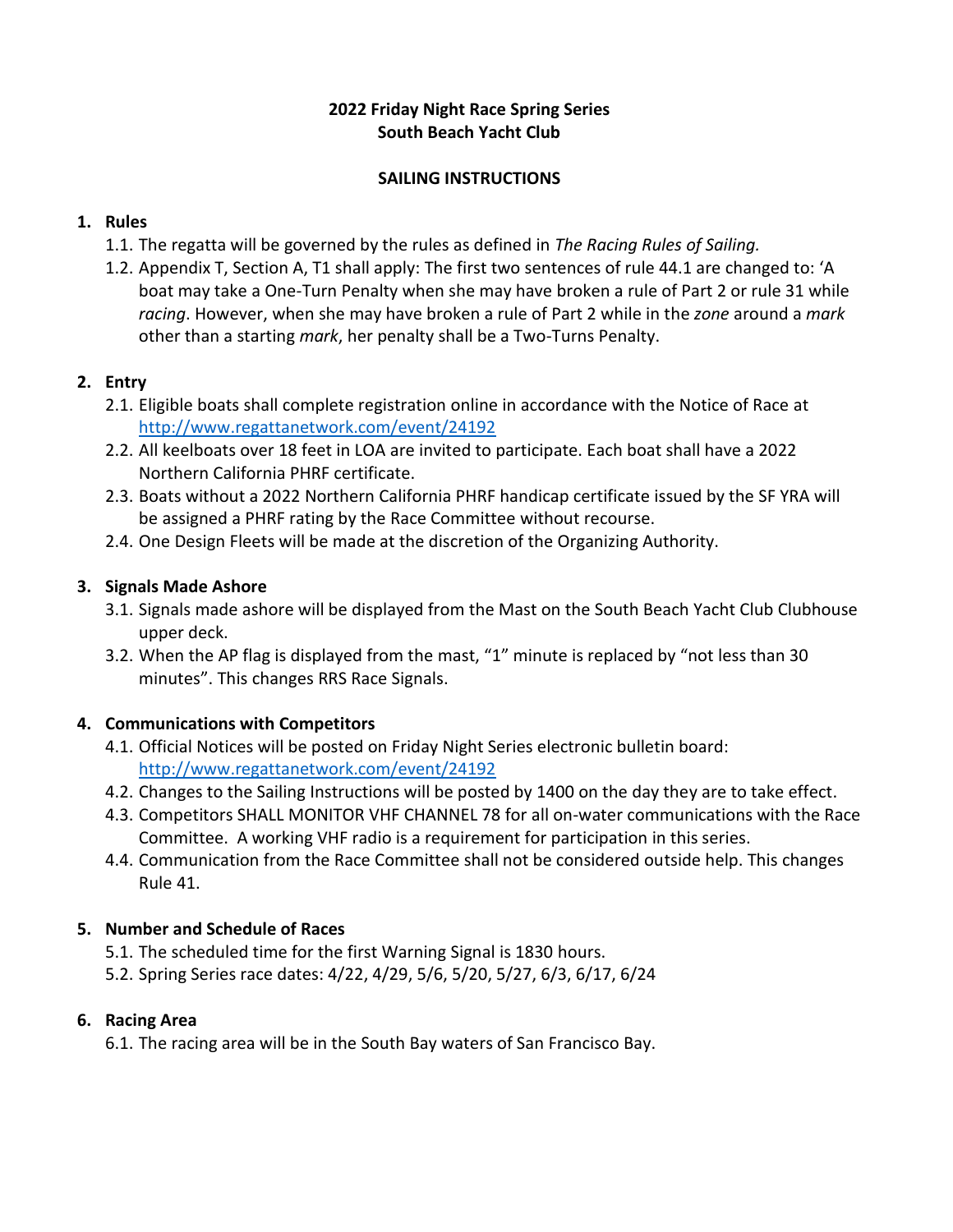### **7. Courses & Marks**

- 7.1. Courses, mark descriptions and a chartlet are described in Attachment One, "Official Description of Marks and Courses".
- 7.2. No later than the Warning Signal, a code flag will be displayed from the Race Committee Boat designating the course to be sailed.
- 7.3. No later than the warning signal, a flag designating the mark rounding direction will be displayed from the signal boat. If a red flag is displayed, all temporary marks, with the exception of the gate (G), shall be rounded to port. If a green flag is displayed, all temporary marks, with the exception of the gate, shall be rounded to starboard.
- 7.4. Marks G will be a gate. In the event that one of the marks forming Gate G is not in place, the single remaining mark shall be rounded as indicated by the red/green code flag described in 7.3.

### **8. Starting Order**

8.1. Initial Divisions and starting order are shown below. Division and starting order are subject to change by the PRO. **First warning is 1830**.

| <b>Division</b>             | <b>Division Flag</b> |
|-----------------------------|----------------------|
| Spinnaker PHRF 89 and below | D (Delta)            |
| J88 *                       | E (Echo)             |
| $J105*$                     | F (Foxtrot)          |
| Spinnaker PHRF 90 and above | G (Golf)             |
| Non-Spinnaker 140 and below | H (Hotel)            |
| Non-Spinnaker 141 and above | J (Juliet)           |

\* J88s and J105s may start together at the discretion of the PRO.

#### **9. The Start**

- 9.1. The starting line will be between a staff displaying an orange flag on the RC boat and a temporary orange mark designated as T1. In the case that T1 is not set, the starting line pin shall be YRA mark "SC1".
- 9.2. Each boat is requested to **sail by** the committee boat prior to the first warning to check in. **There will be no Radio Check-in. Requests for check-in confirmation by radio will be ignored.**
- 9.3. The Race Committee reserves the right to combine multiple divisions into a single start, in which case division flags will be flown simultaneously. In all cases, scoring will be by division.
- 9.4. A boat starting later than 4 minutes after her start signal will be scored DNS without a hearing. This changes RRS A4 and A5.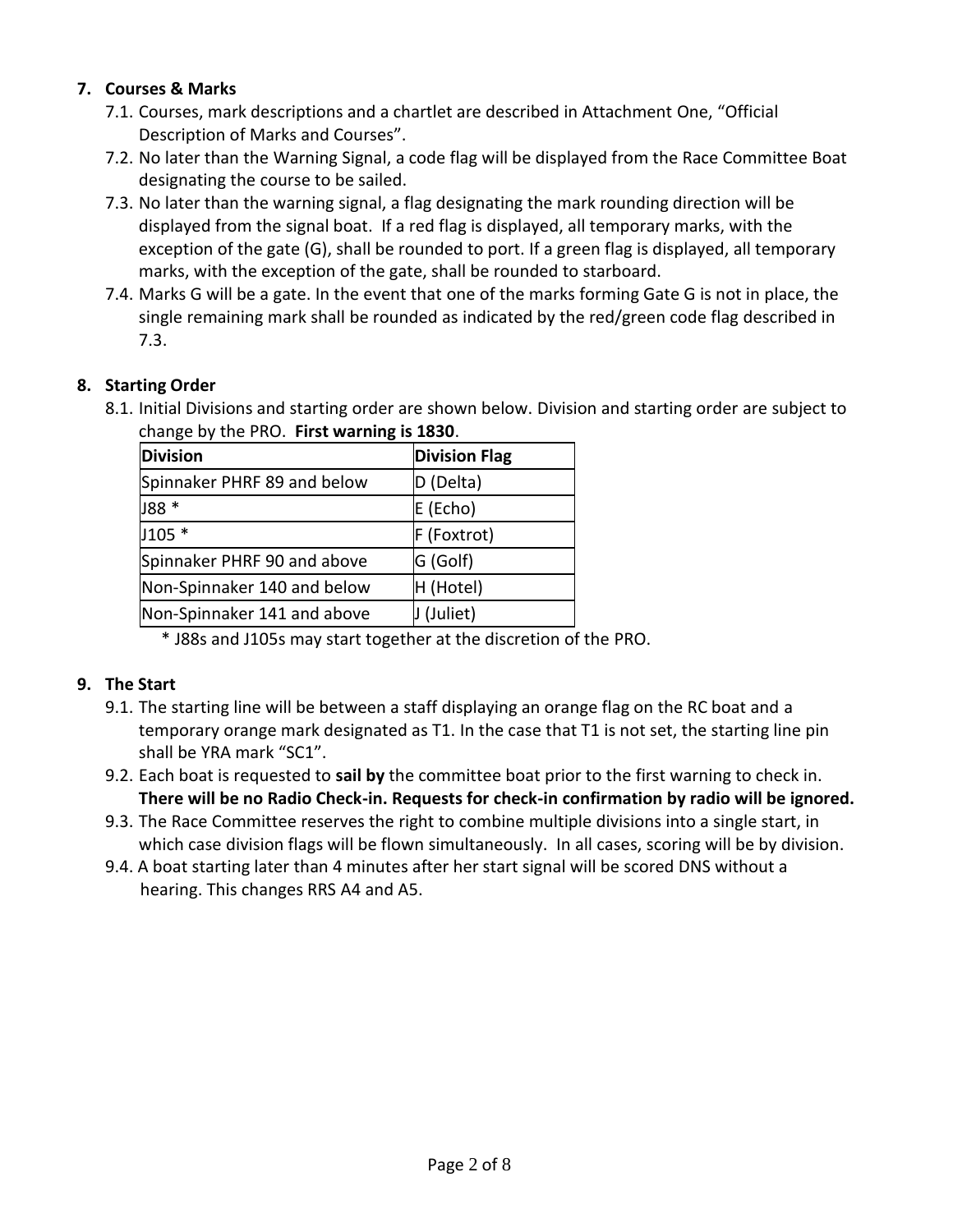#### **10. Recalls**

The Race Committee may hail the sail numbers(s) of the boat(s) identified On Course Side (OCS) of the starting line at the starting signal. **The omission of a hail, the failure of a boat hearing the hail or the order of the hails shall not be grounds for redress. This changes rule 62.1(a) and (c).**

#### **11. The Finish**

- 11.1. The finishing line will be the entrance to McCovey Cove, between the north-eastern corner of Pier 48 and the green channel marker FL G 2.5s "PA".
- 11.2. Boats finishing after sunset are requested to shine a light on their sail number when approaching and crossing the finish line.
- 11.3. Boats retiring before finishing shall notify the Race Committee as soon as practical either on VHF channel 78 or 415-495-2295.

#### **12. Restricted Areas**

Boats whose preparatory signal has not been made shall keep clear of the Start line while another class is in sequence.

#### **13. COMMERCIAL TRAFFIC AND SAFETY**

Boats shall not impede the passage of commercial vessels and shall comply with the USCG Navigation Rules.

#### **14. Time Limits**

- 14.1. Boats finishing after 2130 hours will be scored as DNF. This changes rule 35, A4 and A5.
- 14.2. The Race Committee will be on station at the Finish Line until 2100. Boats finishing later than 2100 hours shall take their own finishing time and the names of surrounding boats, where possible and report it to the Race Committee no later than 2145.

#### **15. Scoring**

- 15.1. Time on Time corrections shall be used; corrected times will be calculated to the nearest second.
- 15.2. Fleet and division assignments is at the sole discretion of the Race Committee.
- 15.3. Four completed races constitute a series.
- 15.4. Excluded Scores.
	- i. There will be one excluded score 5 races are completed.

#### **16. PROTESTS AND REQUESTS FOR REDRESS**

- 16.1. Protests and requests for redress may be written on Standard US Sailing Protest Forms available from the Race Committee. Protests and Requests for Redress for all divisions shall be delivered to a Race Committee representative no later than 2200 hours on the day of the race.
- 16.2. Unless otherwise posted, the protest will be heard the Thursday following the FNS race being protested at 1900 in the office at South Beach Yacht Club. This shall serve as proper notification per rule 63.2.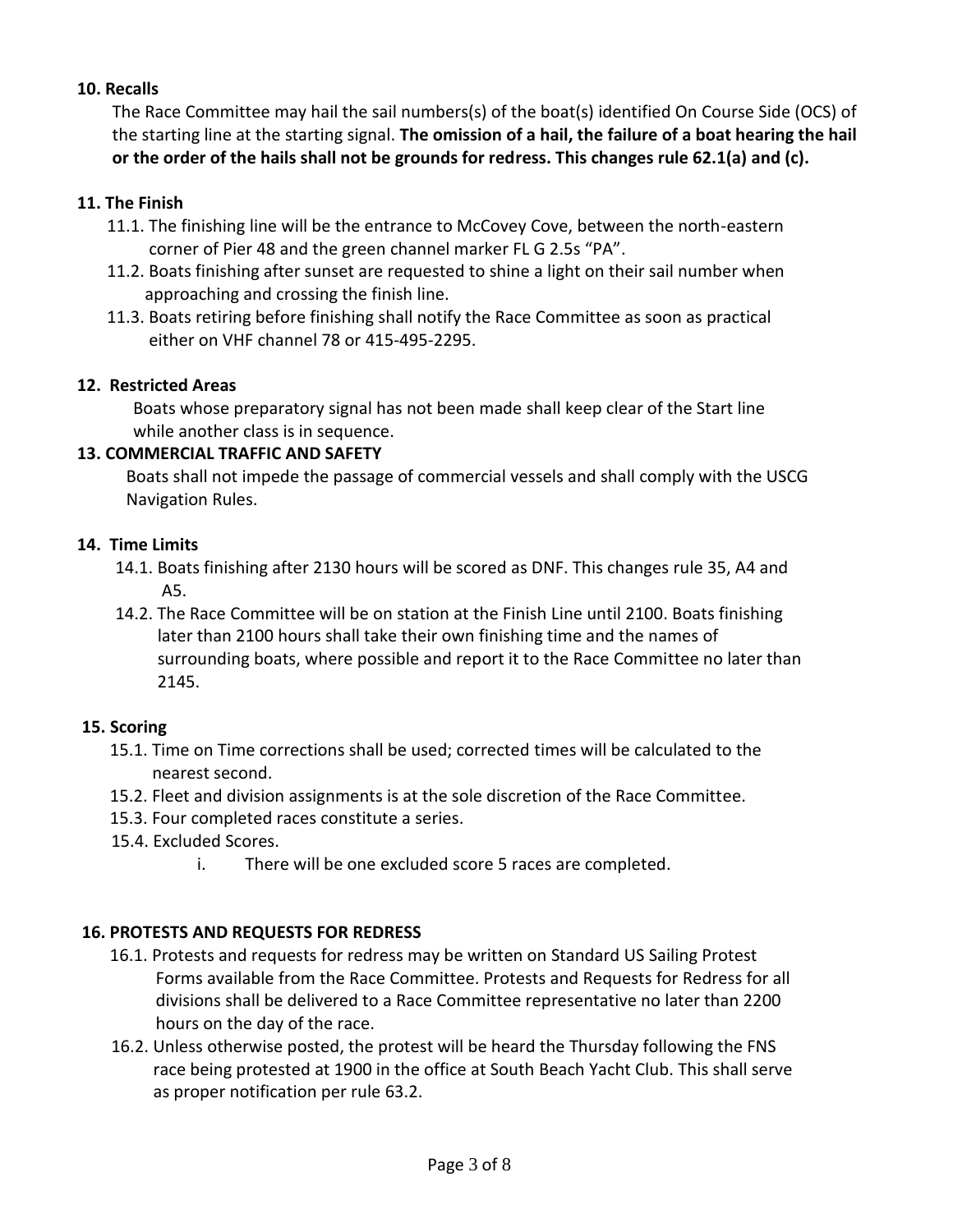16.3. Except for rule 69 and at the discretion of the Protest Committee Chair, hearings will take place as scheduled, with or without the presence of all parties.

### **17. Awards**

- 17.1. Prizes will be awarded after each race for the first-place winner in each division.
- 17.2. Prizes must be picked up by the end of the next race.
- 17.3. Trophies for first and second places for each division will be awarded at the end of the series.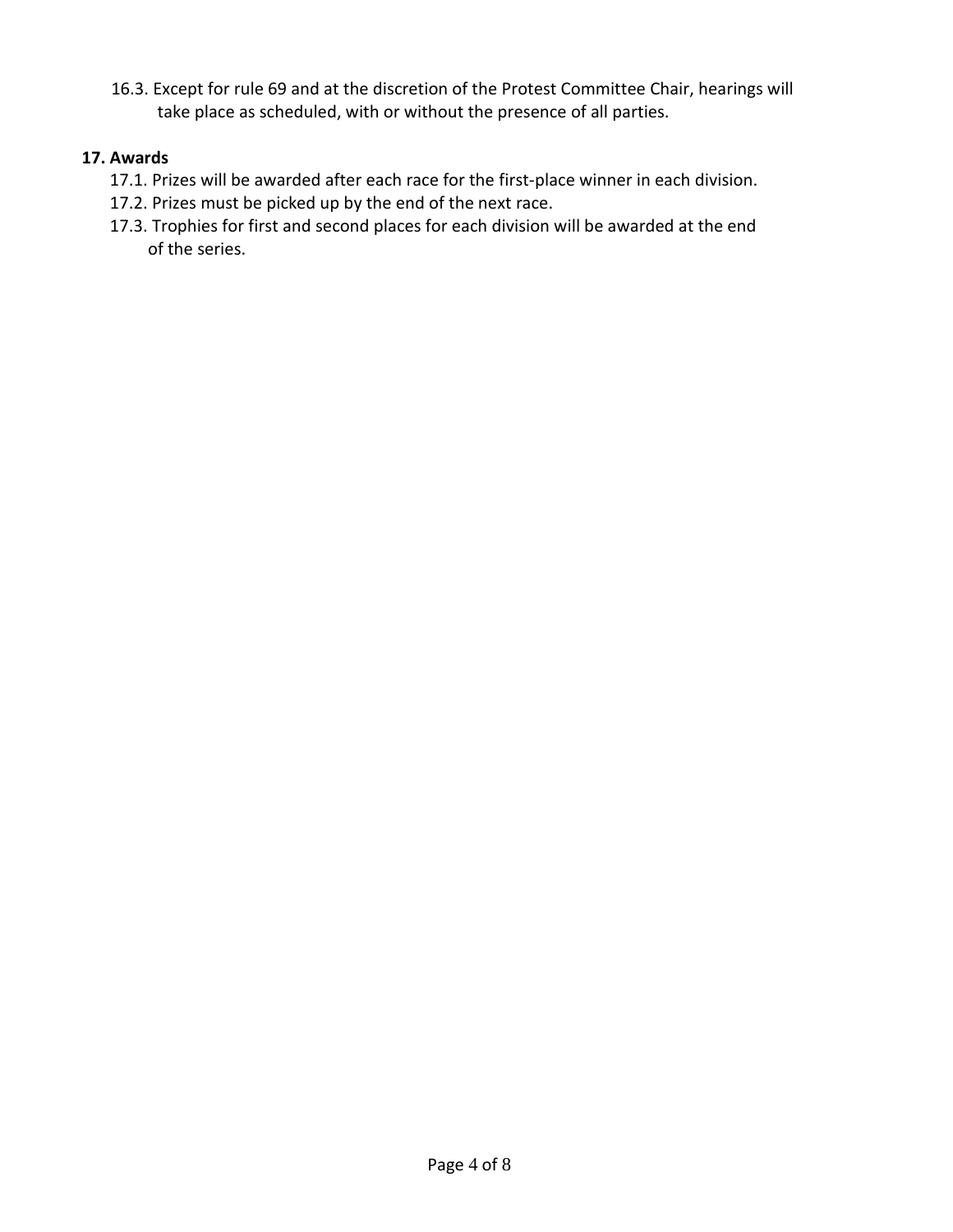#### **Attachment 1 – Official Description of Marks and Courses**

Reference Sailing Instruction 7.3 for rounding direction for temporary marks W and R in courses 8-19.

| Course #       | Marks and rounding order                                                           | Approx. Distance |
|----------------|------------------------------------------------------------------------------------|------------------|
| $\mathbf{1}$   | Start -> $AS1(p)$ -> $34(p)$ -> $SC1(p)$ -> Finish                                 | 4.1              |
| $\overline{2}$ | Start -> $AS1(p)$ -> $34(p)$ -> $SC1(p)$ -> $34(p)$ -> $SC1(p)$ - Finish           | 6.35             |
| 3              | Start -> $AS1(p)$ -> $34(p)$ -> $SC1(p)$ -> $AS1(p)$ -> $SC1(p)$ -> Finish         | 6                |
| 4              | Start -> $AS1(p)$ -> $34(p)$ -> $NAS1(p)$ -> Finish                                | 6.85             |
| 5              | Start -> $AS1(p)$ -> $NAS1(p)$ or $NAS2(s)$ -> Finish                              | 7                |
| 6              | Start -> $AS1(p)$ -> $SC1(p)$ -> $AS1(p)$ -> $SC1(p)$ -> Finish                    | 4.7              |
| $\overline{7}$ | Start -> $AS1(p)$ -> $YB(p)$ -> Finish                                             | 5                |
| 8              | Start -> W -> R -> $YB(p)$ -> Finish                                               | 4.2              |
| 9              | Start -> W -> R -> YB(p) -> SC1(p) -> Finish                                       | 5                |
| 10             | Start -> W -> R -> NAS1(p) or NAS2(s) -> Finish                                    | 7.15             |
| 11             | Start -> W -> R -> NAS1(p) or NAS2(s) -> AS1(p) -> SC1(p) -> Finish                | 9.15             |
| 12             | Start -> W -> R -> $SC1(p)$ -> Finish                                              | 3.5              |
| 13             | Start -> W -> R -> SC1(p) -> W -> R -> SC1(p) -> Finish                            | 5.8              |
| 14             | Start -> W -> R -> SC1(p) -> W -> R -> SC1(p) -> W -> R -> SC1(p) -> Finish        | 8.9              |
| 15             | Start -> W -> R -> NAS1(p) or NAS2(s) -> W -> R -> NAS1(p) or NAS2(s) -><br>Finish | 12.9             |
| 16             | Start -> W -> R -> Gate -> Finish                                                  | 3.6              |
| 17             | Start -> W -> R -> Gate -> W -> R -> Gate -> Finish                                | 5.8              |
| 19             | Start -> W -> R -> Gate -> W -> R -> Gate -> W -> R -> Gate -> Finish              | 8                |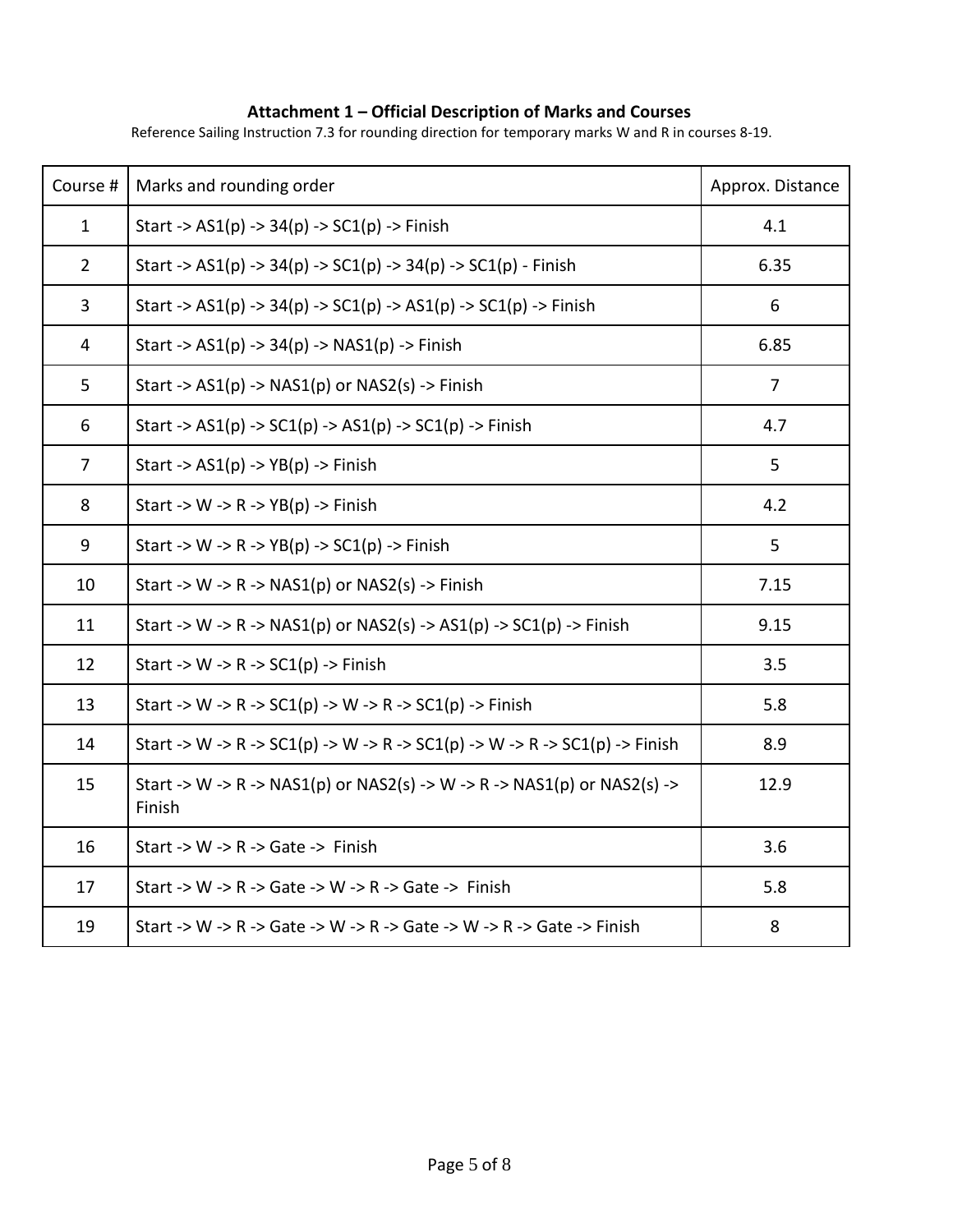# **Mark Descriptions**

| Mark      | Mark Description                                        | Mark            | <b>Mark Description</b>                    |
|-----------|---------------------------------------------------------|-----------------|--------------------------------------------|
|           | The starting line will be between a staff displaying an |                 |                                            |
|           | orange flag on the RC boat and a temporary orange       |                 | Finish line between the eastern corner of  |
|           | mark called T1. In the absence of T1, SC1 will be the   |                 | Pier 48 and Green                          |
| Start     | start line pin.                                         | Finish          | channel marker FL G 2.5s "PA"              |
| NAS1/NAS2 | NAS1 Alameda Channel Mark "G1" FL G 4s Bell round to    |                 |                                            |
|           | PORT or NAS2 Alameda Channel Mark "R2" FLR 4s           |                 | Yellow mark, approx. 0.25 nm East of       |
|           | round to STARBOARD                                      | AS1             | <b>BVBC</b>                                |
| <b>YB</b> | Yerba Buena is a Red buoy "2" Fl R 2.5s approx. 0.5 nm  |                 | Red buoy "2" FL R 2.0s, approx. 0.5 nm     |
|           | South of Yerba Buena Light House                        | 34              | east of Potrero Point                      |
|           |                                                         |                 | A temporary Orange inflatable mark set     |
|           |                                                         |                 | adjacent to mark W. This may be set in     |
|           | A temporary Orange inflatable mark approx. 1 mile       |                 | order to square the downwind leg in a      |
| W         | upwind of the Signal boat.                              | R               | cross current. See diagram page 8.         |
|           | Two Inflatable 8 ft. orange cones set as a leeward gate |                 |                                            |
|           | set in the vicinity upwind of the starting area. Enter  |                 |                                            |
|           | between the two marks in the direction from the         |                 | SC1 is a green & red buoy, "SC" FL G(2+1), |
|           | previous mark and round either the left mark to port or |                 | approx. 1.0 nm ENE of Mission Rock         |
| Gate G    | the right mark to starboard.                            | SC <sub>1</sub> | Terminal                                   |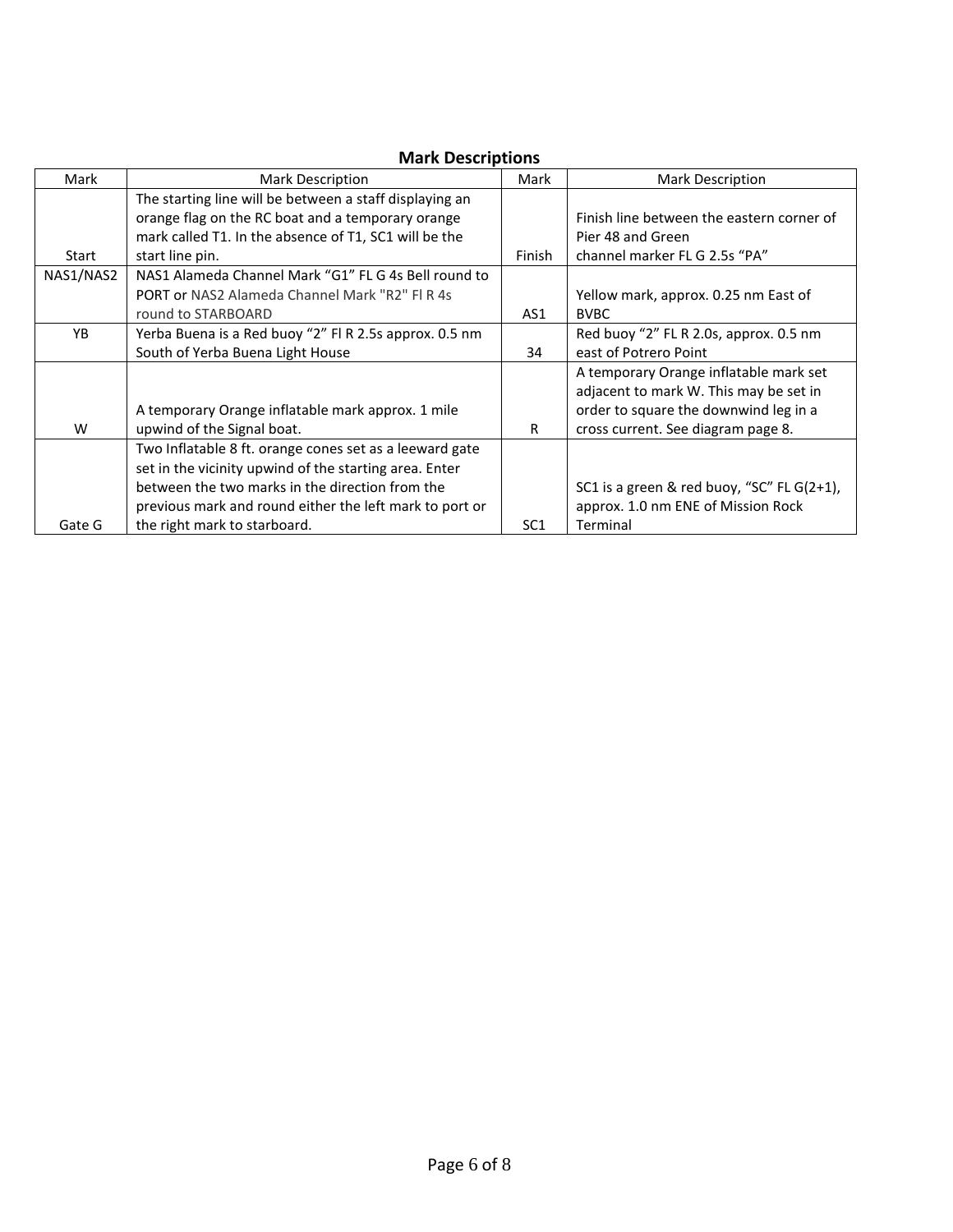

Course Chartlet